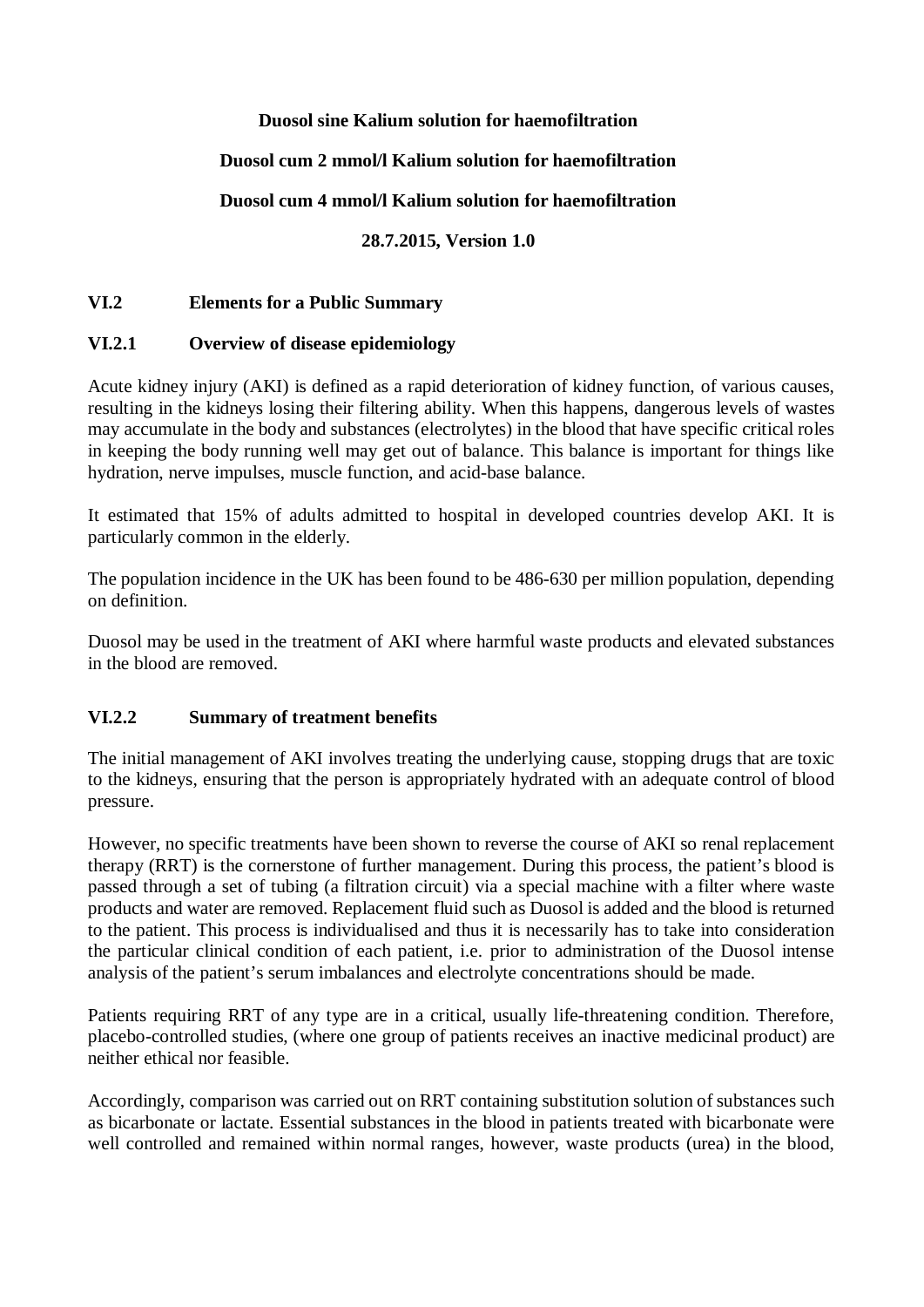were significantly lower in the bicarbonate group (Olbricht 1990) compare to patients receiving lactate-based RRT.

This demonstrates that patients with AKI undergoing RRT can be adequately treated with bicarbonate-based substitution solutions such as Duosol.

#### **VI.2.3 Unknowns relating to treatment benefits**

There are no significant unknowns about the treatment benefits. As the active substances contained within the product under question are naturally and physiologically present in the body in considerable amounts, new data emerging regarding unknown treatment benefit seems unlikely.

## **VI.2.4 Summary of safety concerns**

| <b>Important identified risks</b> |                                        |                                                                 |  |  |  |
|-----------------------------------|----------------------------------------|-----------------------------------------------------------------|--|--|--|
| <b>Risk</b>                       | What is known                          | <b>Preventability</b>                                           |  |  |  |
| Imbalance of potassium in         | Potassium is a substance               | <b>Before</b><br>during<br>and                                  |  |  |  |
| your blood                        | (electrolyte) in your body that        | administration of Duosol, the                                   |  |  |  |
|                                   | critical to<br>the proper<br><i>is</i> | prescriber<br>should<br>closely                                 |  |  |  |
|                                   | functioning of<br>nerve and            | monitor your blood pressure,<br>blood flow, fluid balance, salt |  |  |  |
|                                   | muscles cells, particularly            |                                                                 |  |  |  |
|                                   | heart muscle cells. A small            | (electrolyte) balance, acid-                                    |  |  |  |
|                                   | drop in potassium level may            | base balance. The level of                                      |  |  |  |
|                                   | abnormal heartbeats<br>cause           | potassium in your blood must                                    |  |  |  |
|                                   | (arrhythmia), especially if you        | also be carefully monitored. If                                 |  |  |  |
|                                   | heart<br>have<br>disease,<br>fast      | the potassium level becomes                                     |  |  |  |
|                                   | heartbeats<br>(palpitations),          | too low, the prescriber will                                    |  |  |  |
|                                   | muscle<br>fatigue,<br>spasm,           | receive<br>you<br>ensure<br>extra                               |  |  |  |
|                                   | tingling or numbness. A large          | potassium to compensate for                                     |  |  |  |
|                                   | drop in potassium level may            | the low level.                                                  |  |  |  |
|                                   | slow your heart and you may            |                                                                 |  |  |  |
|                                   | feel lightheaded. A very low           |                                                                 |  |  |  |
|                                   | potassium level may cause              |                                                                 |  |  |  |
|                                   | your heart to stop altogether.         |                                                                 |  |  |  |
| Abnormally low acid levels        | You may have a headache,               | Before<br>and<br>during                                         |  |  |  |
| in the blood (metabolic           | feel sluggish, confused, or            | administration of Duosol, the                                   |  |  |  |
| alkalosis)                        | experience muscle spasm, fits          | prescriber<br>should<br>closely                                 |  |  |  |
|                                   | (seizures). You may also be            | monitor your blood pressure,                                    |  |  |  |
|                                   | more prone to suffer for an            | blood flow, fluid balance, salt                                 |  |  |  |
|                                   | angina attack (chest pain), or         | (electrolyte) balance,<br>acid-                                 |  |  |  |
|                                   | abnormal<br>heartbeats                 | base balance.                                                   |  |  |  |
|                                   | (arrhythmia). You may also             |                                                                 |  |  |  |
|                                   | feel weak if the potassium             |                                                                 |  |  |  |
|                                   | level is low in your blood.            |                                                                 |  |  |  |

| <b>Important potential risk</b> |                                                        |
|---------------------------------|--------------------------------------------------------|
| <b>Risk</b>                     | What is known (Including reason why it is considered a |
|                                 | potential risk)                                        |